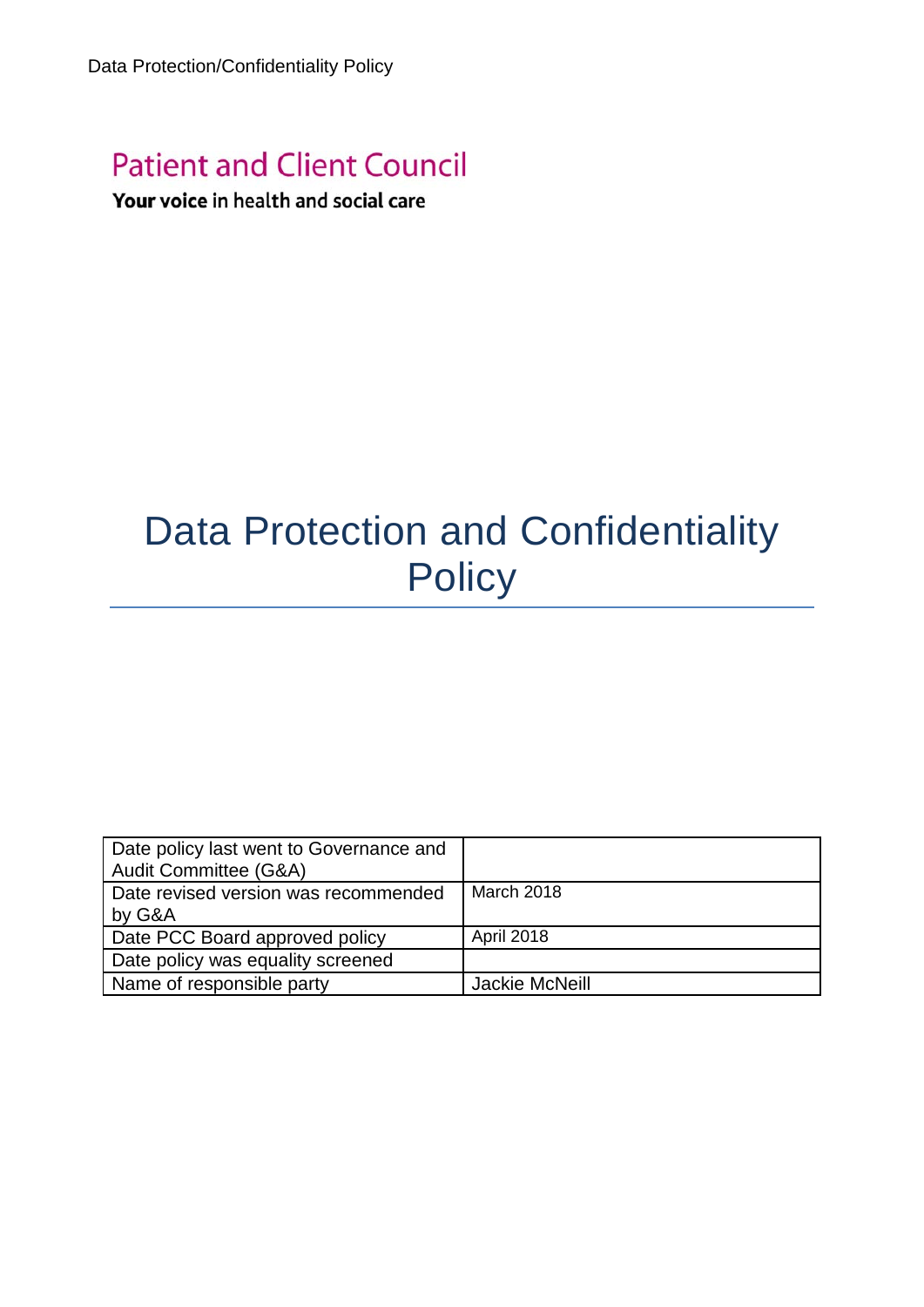#### **Contents**

| 1 <sub>1</sub> |  |
|----------------|--|
| 1.1            |  |
| 1.2            |  |
| 1.3            |  |
| 2.             |  |
| 3.             |  |
| 4.             |  |
| 4.1            |  |
| 4.2            |  |
| 4.3            |  |
| 4.4            |  |
| 5.             |  |
| 5.1            |  |
| 5.2            |  |
| 5.3            |  |
| 5.4            |  |
| 5.5            |  |
| 5.6            |  |
| 5.7            |  |
| 6.             |  |
| 6              |  |
| 7              |  |
| 8              |  |
| 9              |  |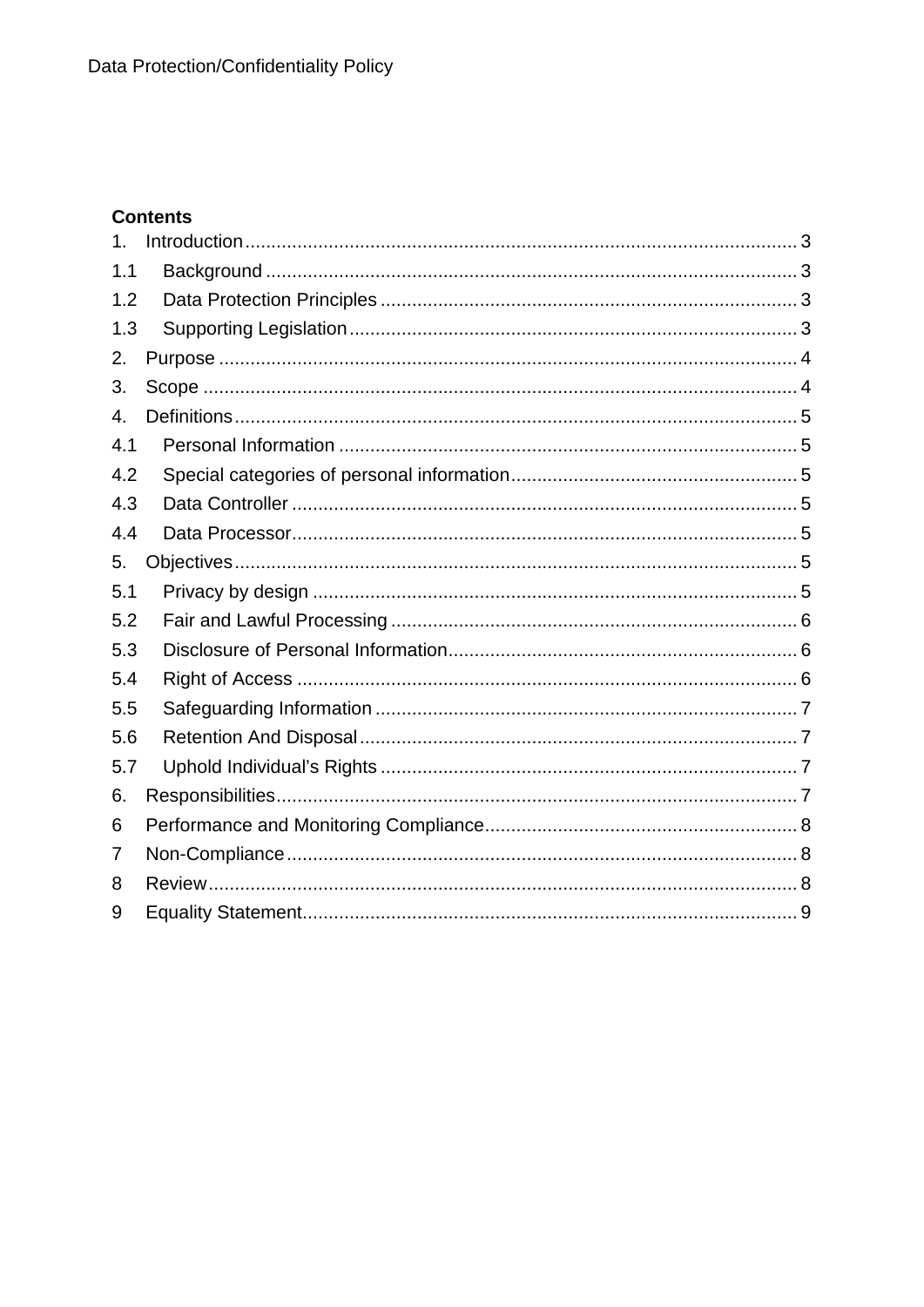#### <span id="page-2-0"></span>**1. Introduction**

#### <span id="page-2-1"></span>**1.1 Background**

The Patient and Client Council (PCC) needs to collect personal information about people with whom it deals in order to carry out its business and provide its services. Such people include patients, employees (present, past and prospective), suppliers and other business contacts. In addition, we may be required by law to process and share personal information with other organisations (including, but not limited to, police and regulatory bodies).

As a public body, PCC has a statutory duty to safeguard the information it holds, from whatever source, which is not in the public domain. The lawful and proper treatment of personal information by PCC is extremely important to the success of our business and in order to maintain the confidence of our service users and employees.

#### <span id="page-2-2"></span>**1.2 Data Protection Principles**

PCC, its staff and others who process personal information on its behalf must ensure that they follow the principles set out within Article 5 of the GDPR, namely that personal information will be:

- (a) processed lawfully, fairly and in a transparent manner;
- (b) collected for specified, explicit and legitimate purposes and not further processed in a manner that is incompatible with those purposes;
- (c) adequate, relevant and limited to what is necessary in relation to the purposes for which they are processed;
- (d) accurate and, where necessary, kept up to date;
- (e) kept in a form which permits identification of data subjects for no longer than is necessary for the purposes for which the personal data are processed;
- (f) processed in a manner that ensures appropriate security of the personal data, including protection against unauthorised or unlawful processing and against accidental loss, destruction or damage, using appropriate technical or organisational measures

#### <span id="page-2-3"></span>**1.3 Supporting Legislation**

This policy has been written to support staff in compliance with legal requirements and best practice guidance, which includes but is not limited to:

- General Data Protection Regulations
- Data Protection Act 1998
- Common Law Duty of Confidentiality
- Computer Misuse Act 1990
- Public Records Act (Northern Ireland) 1923
- Disposal of Documents Order 1925
- Access to Health Records (Northern Ireland) 1923
- Human Rights Act 1998
- Crime and Disorder Act 1998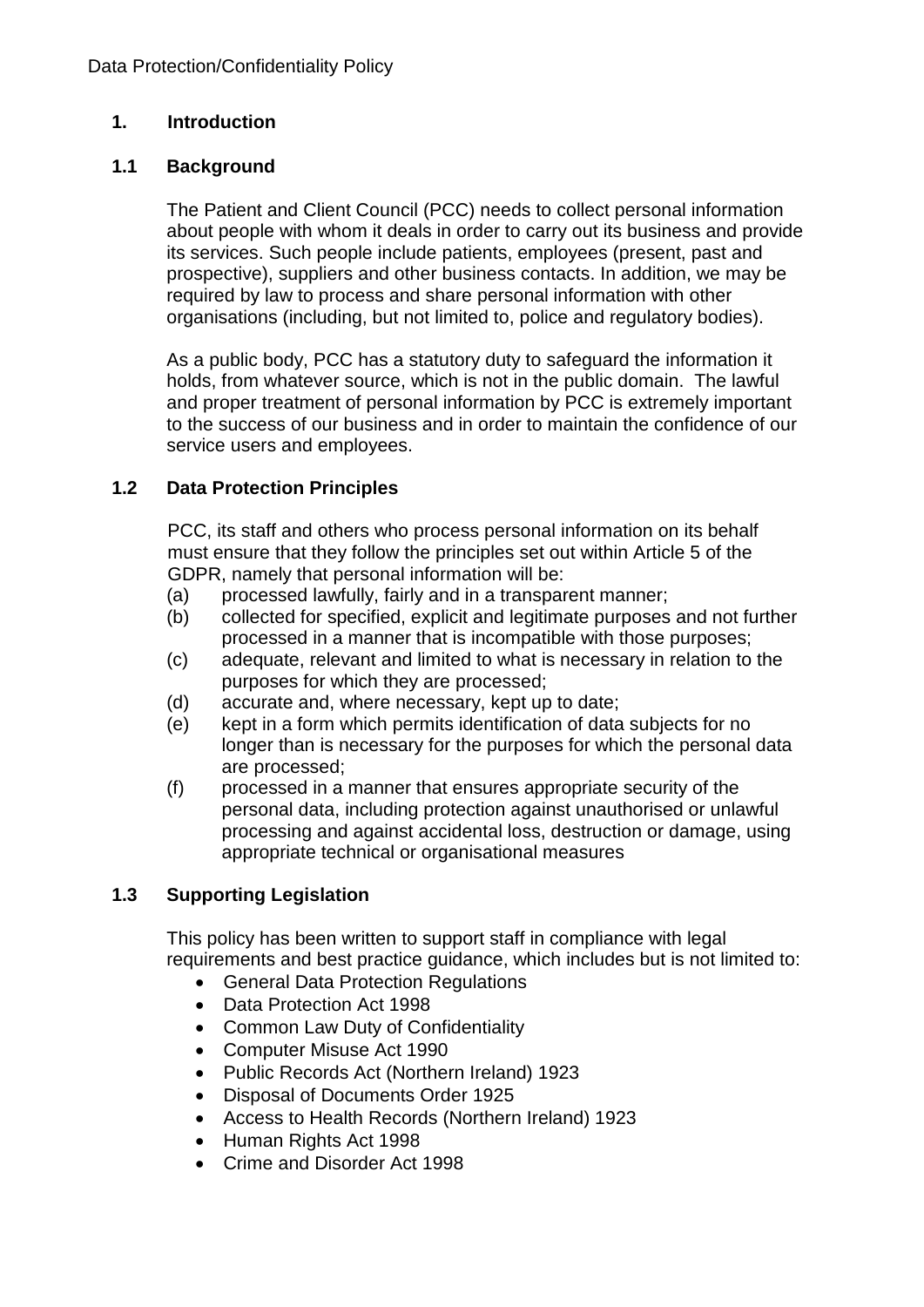- Electronic Communications Act 2000
- Equality Act 2010
- Public Interest Disclosure Act 1998
- The Investigatory Powers Act 2016
- Guidance from the Information Commissioners Office
- The Department of Health (DoH) Good Management, Good Records
- DoH Code of Practice on Protecting the Confidentiality of Service User Information (2012)

#### <span id="page-3-0"></span>**2. Purpose**

The purpose of this policy is to lay down the principles that must be observed by anyone who works for, or on behalf of, PCC and have access to personal information.

This policy aims to clarify how and, when personal information may be shared, the need to make individuals aware of the ways in which their information might be used.

#### <span id="page-3-1"></span>**3. Scope**

The scope of this policy is to support the protection, control and management of personal information. The policy will cover all information within PCC and is concerned with all information systems, electronic and non-electronic information. It applies to all, services and departments, all permanent and temporary staff, all agency staff, and as appropriate to contractors and third party service providers acting on behalf of PCC.

This includes, but is not necessarily limited to information:

- stored on computers, paper and electronic structured records systems
- transmitted across internal and public networks such as email or Intranet/Internet
- stored within databases
- printed or handwritten
- stored on removable media such as CDs, hard disks, pen drives, tapes and other similar media
- stored on fixed media such as hard drives and disk subsystems
- held on film or microfiche
- information recording and processing systems whether paper electronic video or audio records
- presented on slides, overhead projectors, using visual and audio media
- spoken during telephone calls and meetings or conveyed by any other method

This policy covers all forms of information held, including (but not limited to):

- Information about members of the public
- Non- employees on organisational premises
- Staff and Personal information
- Organisational, business and operational information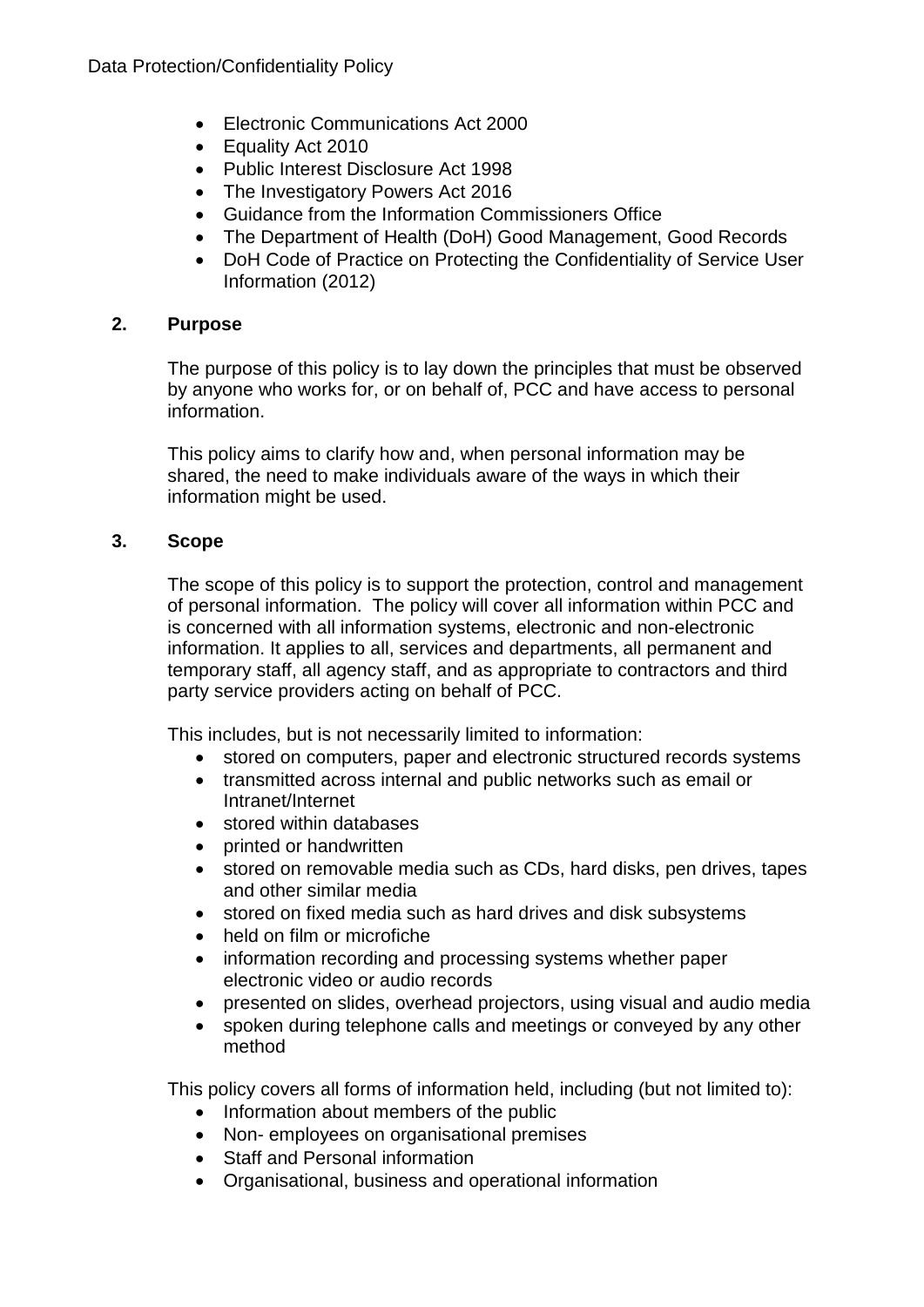This policy covers all information systems purchased, developed and managed by/or on behalf of, PCC and any individual directly employed or otherwise used by PCC.

#### <span id="page-4-0"></span>**4. Definitions**

#### <span id="page-4-1"></span>**4.1 Personal Information**

The term 'personal information' applies to any data relating to an identified or identifiable natural person. It relates to both electronic and manual information held in any format.

#### <span id="page-4-2"></span>**4.2 Special categories of personal information**

Article 9 of GDPR defines 'special categories' of personal information as information relating to:

- racial or ethnic origin
- political opinions
- religious or philosophical beliefs
- trade union membership
- genetic or biometric data for the purpose of uniquely identifying a natural person
- health (mental or physical)
- sexual life or sexual orientation

This policy should be read alongside the Information Governance Policy and ICT Security Policy, which deal with the security of information held by PCC and give important guidance in this respect.

#### <span id="page-4-3"></span>**4.3 Data Controller**

The 'data controller' is defined as the natural or legal person, public authority, agency or any other body which alone or jointly with others determines the purposes and means of the processing of personal data.

#### <span id="page-4-4"></span>**4.4 Data Processor**

A 'data processor' is a natural or legal person, public authority, agency or any other body which processes personal data on behalf of the data controller.

#### <span id="page-4-5"></span>**5. Objectives**

PCC will apply the above principles to the management of all personal information by adopting the following policy objectives:

#### <span id="page-4-6"></span>**5.1 Privacy by design**

PCC will apply 'privacy by design' when developing and managing information systems containing personal information by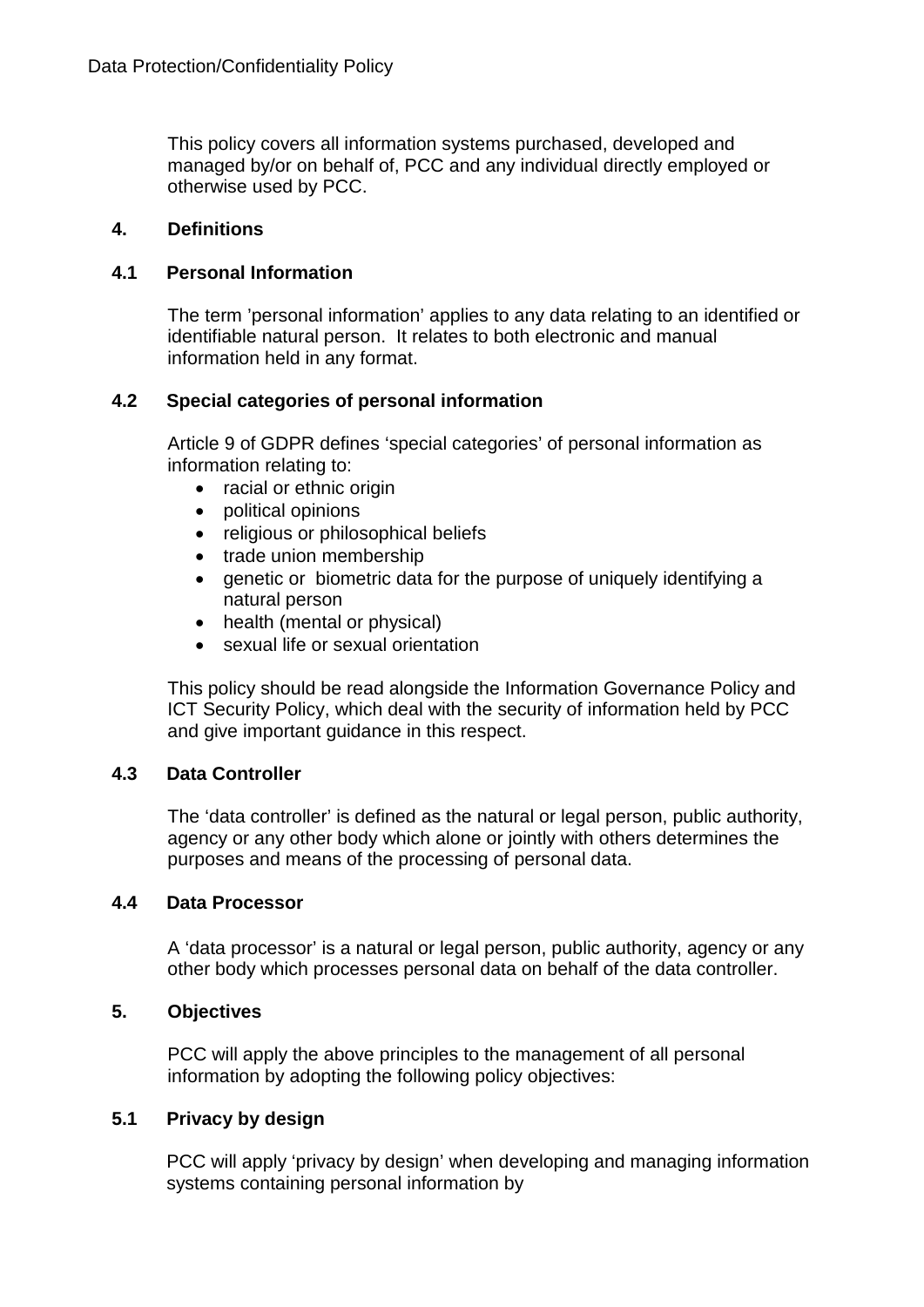- Using proportionate privacy impact assessment to identify and mitigate data protection risks at an early stage of project and process design for all new or updated systems and processes
- Adopt data minimisation: PCC will collect, disclose and retain the minimum personal information for the minimum time necessary for the purpose(s) that it is being processed
- Anonymise personal data wherever necessary and appropriate, for instance when using it for statistical purposes

#### <span id="page-5-0"></span>**5.2 Fair and Lawful Processing**

PCC will:

- Only collect and use personal information to the extent that it is needed to fulfil operational or legal requirements, and in accordance with the conditions set down under GDPR, namely:
	- o Consent of the Data subject
	- o To perform in terms of a contract
	- o To comply with a legal obligation
	- o To protect a data subject's vital interests
	- o If it is in the public interest
- Provide transparent information on how personal information will be processed by way of 'fair processing notice', which will detail:
	- o What information is needed
	- o Why this information is needed
	- o The purpose(s) that this information will be used for
	- o How long this information will be kept for
- Ensure that personal information is collected for specific purpose(s), and will not be reused for a different purpose that the individual did not agree to or expect
- Ensure the quality of personal information processed

#### <span id="page-5-1"></span>**5.3 Disclosure of Personal Information**

Strict conditions apply to the disclosure of personal information both internally and externally. PCC will not disclose personal information to any third party unless it is lawful to do so. In certain circumstances, information relating to staff acting in a business capacity may be made available provided:

- we have the statutory power or are required by law to do so; or
- the information is clearly not intrusive in nature; or
- the individual has consented to the disclosure; or
- the information is in a form that does not identify the individual

#### <span id="page-5-2"></span>**5.4 Right of Access**

GDPR gives any individual who has personal data kept about them by PCC the right to request in writing a copy of the information held relating to them. PCC will ensure that an applicant receives access within a calendar month, unless there is a valid reason for delay or an exemption is applicable.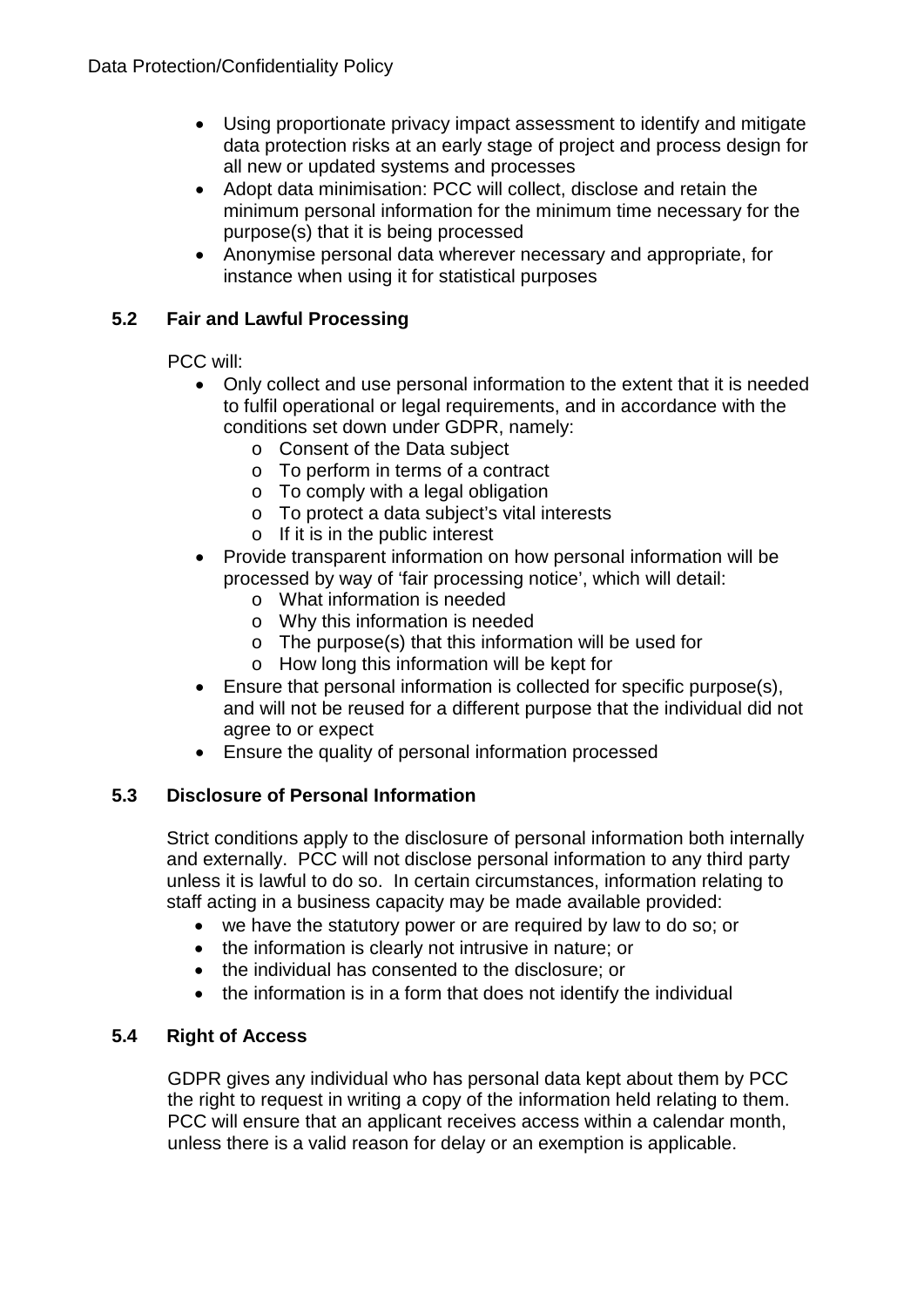For further information, please refer to PCC's procedure for processing requests for information.

#### <span id="page-6-0"></span>**5.5 Safeguarding Information**

PCC will ensure appropriate technical and organisational security measures are in place to safeguard personal information so as to prevent loss, destruction or unauthorised disclosure. For further information and guidance, please refer to the following policies:

- Information Security Policy
- Information Risk Policy

#### <span id="page-6-1"></span>**5.6 Retention And Disposal**

GDPR places an obligation on PCC not to keep personal information for longer than is required for the purpose(s) for which it was collected. Personal information will be disposed of by means that protect the rights of those individuals, and as such PCC will:

- Apply retention policies to all personal information
- Destroy information no longer required in a secure manner
- Transfer the information, by arrangement, to the Public Records Office of Northern Ireland (PRONI) where deemed appropriate

#### <span id="page-6-2"></span>**5.7 Uphold Individual's Rights**

PCC will ensure that the rights of the individual under GDPR are upheld, where applicable, namely:

- The right to be informed
- The right of access
- The right to rectification
- The right to erasure
- The right to restrict processing
- The right to data portability
- The right to object
- The rights in relation to automated decision making and profiling.

#### <span id="page-6-3"></span>**6. Responsibilities**

- 5.1 The **Board** has overall responsibility to ensure compliance in all areas of information governance.
- 5.2 The **Chief Executive** has ultimate responsibility for the delivery of this policy and subsequent policies and procedures.
- 5.3 The **Personal Data Guardian (PDG)** is a senior person responsible for protecting the confidentiality of personal information.
- 5.4 The **Data Protection Officer (DPO)** is responsible for overseeing data protection strategy and implementation to ensure compliance with GDPR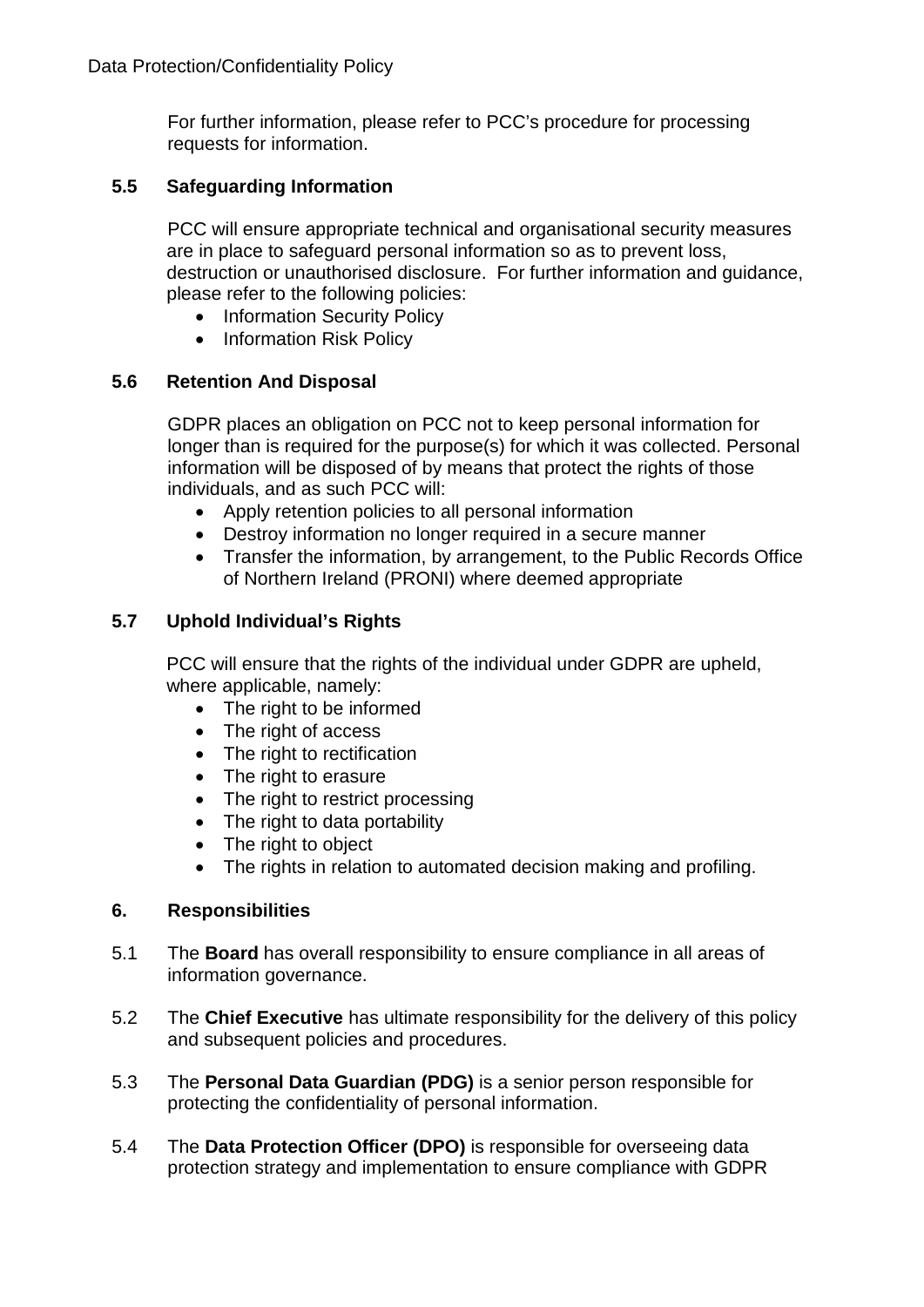requirements

- 5.5 All **Head of Departments** are responsible individually and collectively for the application of the Information Governance suite of policies within their Directorates.
- 5.6 The **Head of Development and Corporate Services** is responsible for ensuring compliance with FOI requirements.
- 5.7 **Managers** are responsible for ensuring that this policy and its supporting standards and guidelines are built into local processes.
- 5.8 All **Staff** members, whether permanent, temporary or agency are responsible for ensuring that they are aware of the requirements incumbent upon them and for ensuring that they comply with these on a day to day basis. Staff are expected to:
	- Familiarize themselves with, and abide by, the principles set out within this policy
	- Understand how to safeguard personal information
- 5.9 Any **third parties** who are users of personal information processed by PCC will be required to confirm and demonstrate that they will abide by the requirements of GDPR.

#### <span id="page-7-0"></span>**6 Performance and Monitoring Compliance**

- 6.1 The effectiveness of this policy will be assessed on a number of factors:
	- Nomination of an individual or individual with specific responsibility for data protection within PCC;
	- compliance with legislation in respect of GDPR;
	- the management of data breaches, including near misses;
	- the retention and disposal of records in accordance with GMGR;
	- performance against agreed standards on an annual basis;

#### <span id="page-7-1"></span>**7 Non-Compliance**

A failure to adhere to the policy and its associated procedures/guidelines may result in disciplinary action and /or dismissal. Any breach of policy will be investigated and disciplinary action may be taken regardless of whether organisational equipment or facilities are used for the purpose of committing the breach. In relation to the use of ICT Equipment including the use of the Internet and Email, staff should be aware that they might be personally liable to prosecution and open to claims for damages if their actions are found to be in breach of the law.

Serious breaches may be reported to the PSNI, ICO or other public authority for further investigation.

#### <span id="page-7-2"></span>**8 Review**